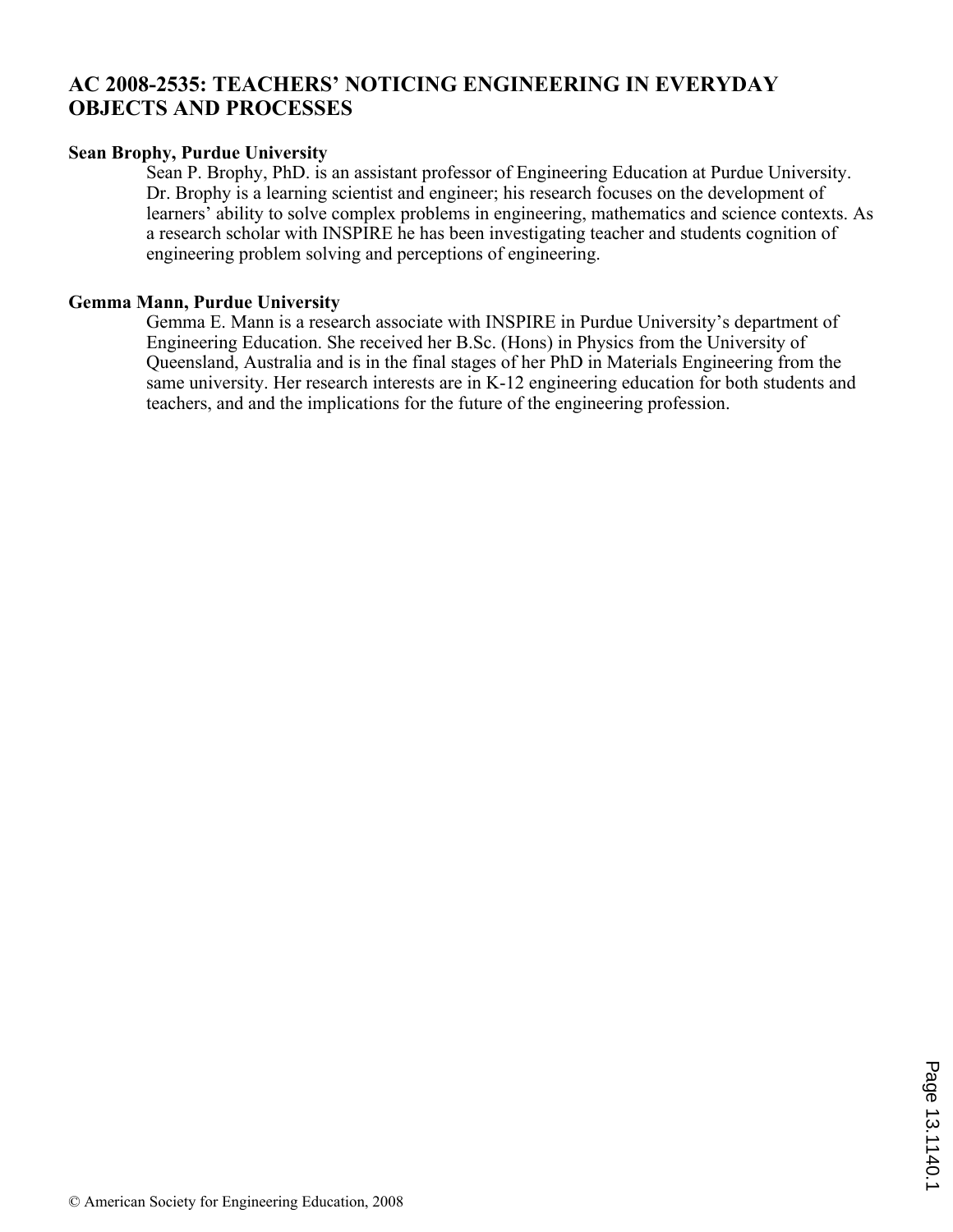# **Teachers' noticing engineering in everyday objects and processes**

#### **Abstract**

Engineers have been so successful at seamlessly integrating their achievements into the fabric of our daily lives that we often overlook how they influence our lives. Pearson and Young  $<sup>1</sup>$  discuss</sup> this paradox to emphasize the importance of increasing technological literacy of everyone. Prior studies of people's (children and adults) perceptions of engineering describe peoples' ability to notice the visible aspect of engineering created by civil (buildings, bridges), mechanical (cars, machines) and electrical engineering (electrical energy that runs our machines). An examination of their descriptions of engineering, however, often contains misconceptions. If teachers are part of the solution to develop students' awareness of engineering, then we need to better understand their abilities to identify engineering within the world and to talk about it with their students. Our study evaluates teachers' abilities to notice what is engineering in common products that we interact with each day (e.g., milk carton, apple peeler, water filter) and to identify the work of engineers in the field (e.g., environmental). Further we asked teachers to share how they would explain to their students how pictures pre-selected by engineering education researchers relate to engineering. In this paper, we share our coding scheme for teachers' responses, and we compare their development from pre- to post- participation in our summer professional development activities. This method builds on prior studies that use photos as stimulus responses. Unlike other studies, we are systematically exploring specific image types that elicit response to a wide range of engineering products and processes that influence our lives. In addition, we are looking to see how well these methods work to differentiate various disciplines of engineering.

#### **Keywords**

K12 engineering education Teacher professional development Research methods

#### **Introduction**

The products of engineering have become common objects in today's world  $\frac{1}{1}$ . Despite this, the general population's understanding of engineering is extremely limited with 95% of a sample of adults in the United States believing that engineers solve problems, and develop transportation, including automobiles and airplanes, highways, bridges, and tunnels  $2$ . This limited understanding is also prevalent in schools with students in grades 3 to 12 having preconceived ideas about engineers as men that use tools to build buildings and fix car engines or are involved in designing things such as buildings and machines  $3$ . This limited view of engineering has a potentially problematic impact on meeting the future demand for engineers<sup>4</sup>. An even more important and more wide-spread impact is the need for people to be able to interact with the ever increasing amount of technology that engineering produces  $\frac{1}{1}$ . Misconceptions about engineering have lead elementary students to dislike engineering and hence not willing to learn about it <sup>5, 6</sup>.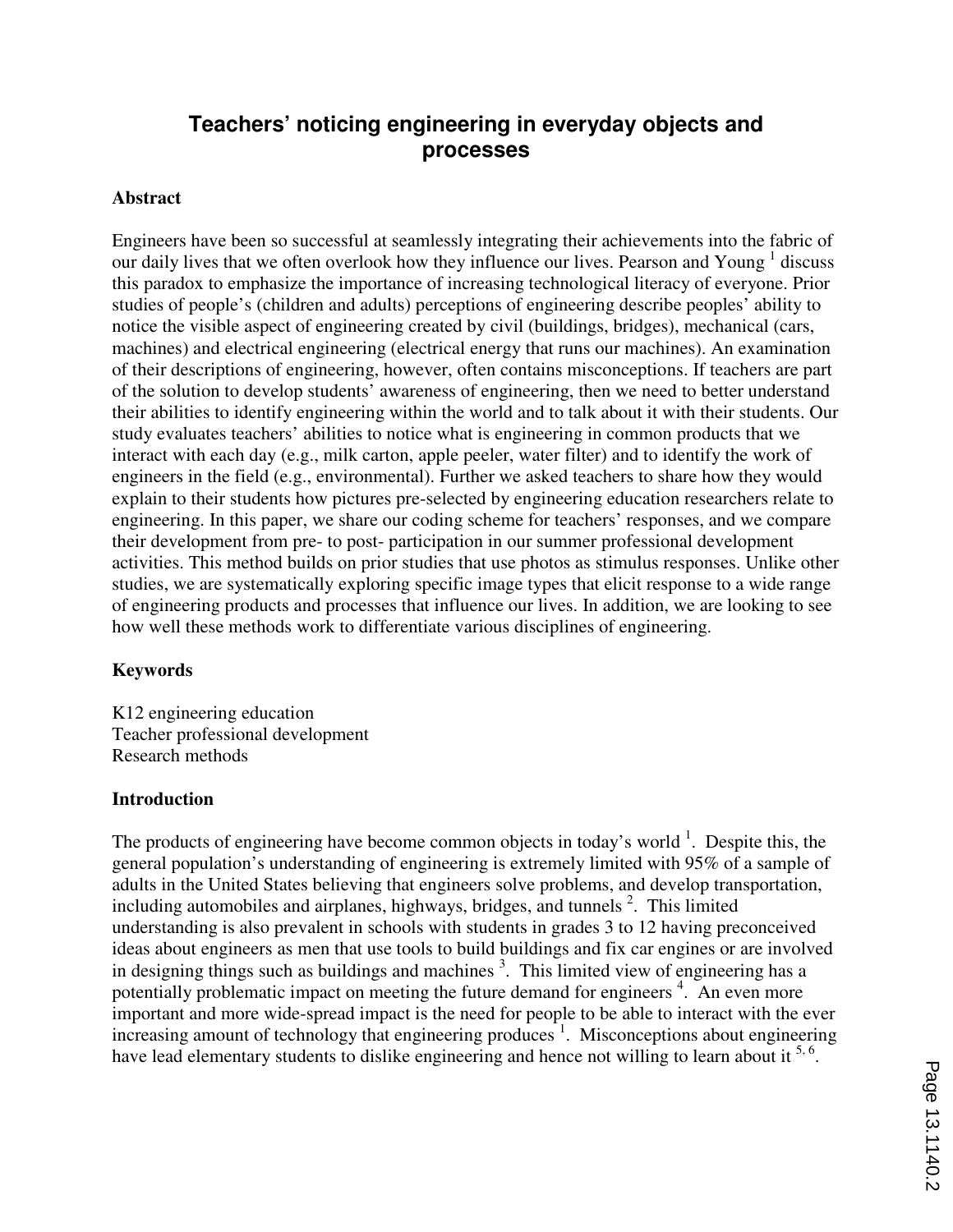One way to address misconceptions held by students is through teacher education because of the strong impact of teacher knowledge on student knowledge  $^{7, 8}$ . Teachers need adequate knowledge of engineering to be able to have informative discussions with their students and to integrate engineering activities into the classroom<sup>9</sup>.

As part of the academies, a survey was administered to understand what the participants saw in their everyday worlds in relation to engineering. The survey consisted of photographs of scenes and included the participants writing responses to questions. The survey was given at the beginning (pre) and at the end (post) to evaluate any changes that took place as a result of the engineering experiences during the week. This allowed exploration of the aspects the participants noticed, how well they could explain those aspects, and how their ability to explain the role of engineering develops during the academies.

Eventually INSPIRE aims to measure this ability around a constant set of stimuli to evaluate some dimensions of what people notice in the world and their ability to describe and explain their perspective to others. Part of this outcome is to help define potential assessments for teacher learning.

## **Background**

## *Engineering in the everyday*

Studies have shown that Americans are not very technologically literate  $10$ . Technological literacy is the ability to "use, manage, evaluate, and understand technology from a broad perspective"  $(p2)^{11}$ . Seventy eight percent of 18-29 year olds, however, have the very narrow view of technology as computers, and almost half of the college graduates surveyed think of design more as "blueprints and drawings" rather than "a creative process of solving problems" ( $p82$ )<sup>10</sup>. Despite the prevalence of so called "technology" courses in schools, it seems that students do not necessarily develop knowledge to identify and use technology in their everyday lives, or "evaluate the appropriateness and effectiveness of various technologies" (p2)  $11$ . There is certainly far less prevalence of engineering in schools even though engineering and technology are closely linked  $^{12}$  and engineering is also not recognized for what it is despite much effort <sup>13</sup>. Some effort has been made to provide teachers with courses in engineering and technology that can be integrated into the classroom  $9, 11, 14$  but there is still a strong need for education standards across the board  $^{12}$ .

Once technology and engineering education have been implemented at the school level, however, it is important to know if it has been effective. Assessment of technological literacy has been done for students and teachers <sup>15</sup> and the influence of pedagogical practice has been investigated  $16$ . It was found to be important to assess content knowledge as well as the other cognitive dimensions of capabilities, critical thinking and decision making <sup>15</sup>. One approach to assessing these areas is to determine how well people can explain engineering to others as this shows conceptual understanding of the knowledge and the ability to use that knowledge <sup>17</sup>. Stimuli such as photographs can provide a prompt for such discussion. Explanations of how a situation or object relates to engineering, however, can incorporate many different things since the nature of engineering is so broad.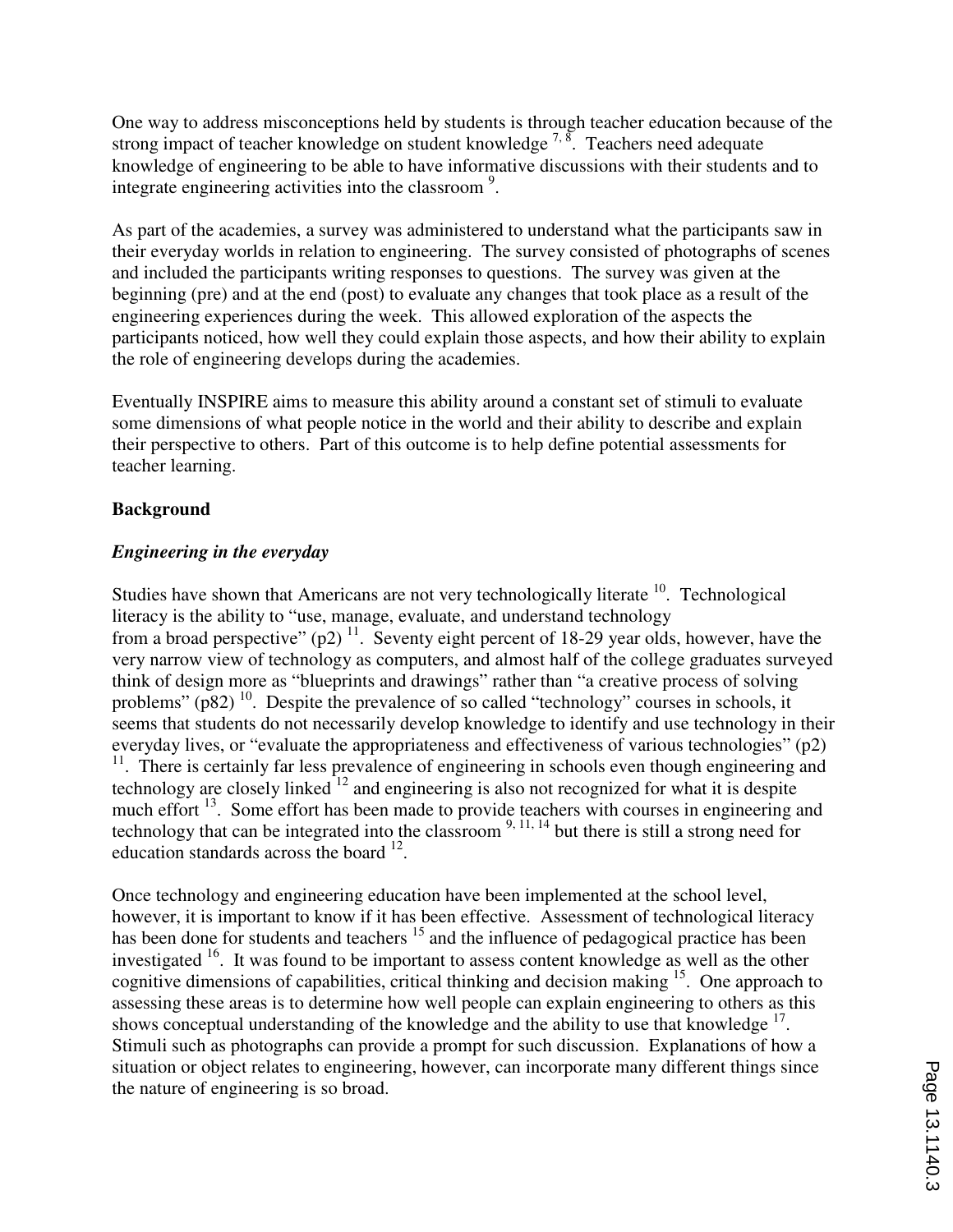#### *Photo-elicitation*

Photo-elicitation stems from using photographs as stimulus for more information within an interview or survey <sup>18</sup>. The photographs are often generated by the researcher and can provide memory stimulus about a situation or event, or can provide opportunity for elaboration of personal perspectives <sup>19</sup>. Photo-elicitation has been used in cultural and social investigations <sup>20-</sup>  $^{24}$ , in social work  $^{25}$ , and in education  $^{26-28}$ , with a focus on describing what is occurring in the photographs including human interactions and physical descriptions of the scene. More than one photograph is often used with potentially conflicting or opposite scenes  $2^{129}$  to challenge and accentuate what the participants notice in the photographs.

The use of photo-elicitation has shown the different aspects that people can notice in a situation. For example, patients in a hospital have taken photographs of 'spaces' and 'objects' <sup>30</sup>. Also what people saw in a situation depended on how they felt and what they were thinking at the time  $30$ . Familiarity with the situation is also important. People often identify the aspects of a scene that they are very familiar with  $31$ , or on the other hand, aspects that are completely new or different from anything they have seen before can capture their attention. Quite often when viewing photographs, people will notice objects first  $31$ . Smith and Woodward's  $32$  study highlighted other aspects seen in photographs. The spatial relationship between people, actions of people, and attributes of people are often described. Interpretation is common, whether what the people are doing, why they are doing it, or symbolic representation of objects. Another level is abstracting to objects or people outside of the photograph, or supposed relationships between objects and people within and outside of the photograph. People also put their own feelings or beliefs into aspects of the photograph and report how the photograph made them feel.

Photo-eliciting activities are reminiscent of other representational studies with peoples' interpretation of complex systems. Several design-based instructional methods ask learners to reverse engineer a device and describe how it works. For example, in a design-based instructional approach to science, learners are asked to design an aquatic ecosystem. The instructional goal is to help them notice the structural features of the system (fish, water, weeds) and the functional level of each of these components (food, carrier of oxygen, shelter) and the behaviors of the components (generate dissolved oxygen, consume carbon dioxide). Ultimately the students can generate a representation that illustrates the interdependence of critical objects. Students ability to notice the level of detail and specificity of invisible features (dissolved  $O_2$ , bacteria) come from their design of the system (e.g. an ecosphere) and science various didactic or experimental methods. Therefore, we are basing our analysis on a framework used to analyze expert and novices' interpretation of complex systems using a Structure, Function and Behavior  $(SFB)$  framework  $33$ .

One of our conjectures is that a photograph of an object could provide a representation of engineering with similar levels of description about how the image relates to engineering. Some of the features will be superficial features that are directly perceived. Other features will come from the participants experience and background with engineering that will facilitate their making a connection between the image and engineering.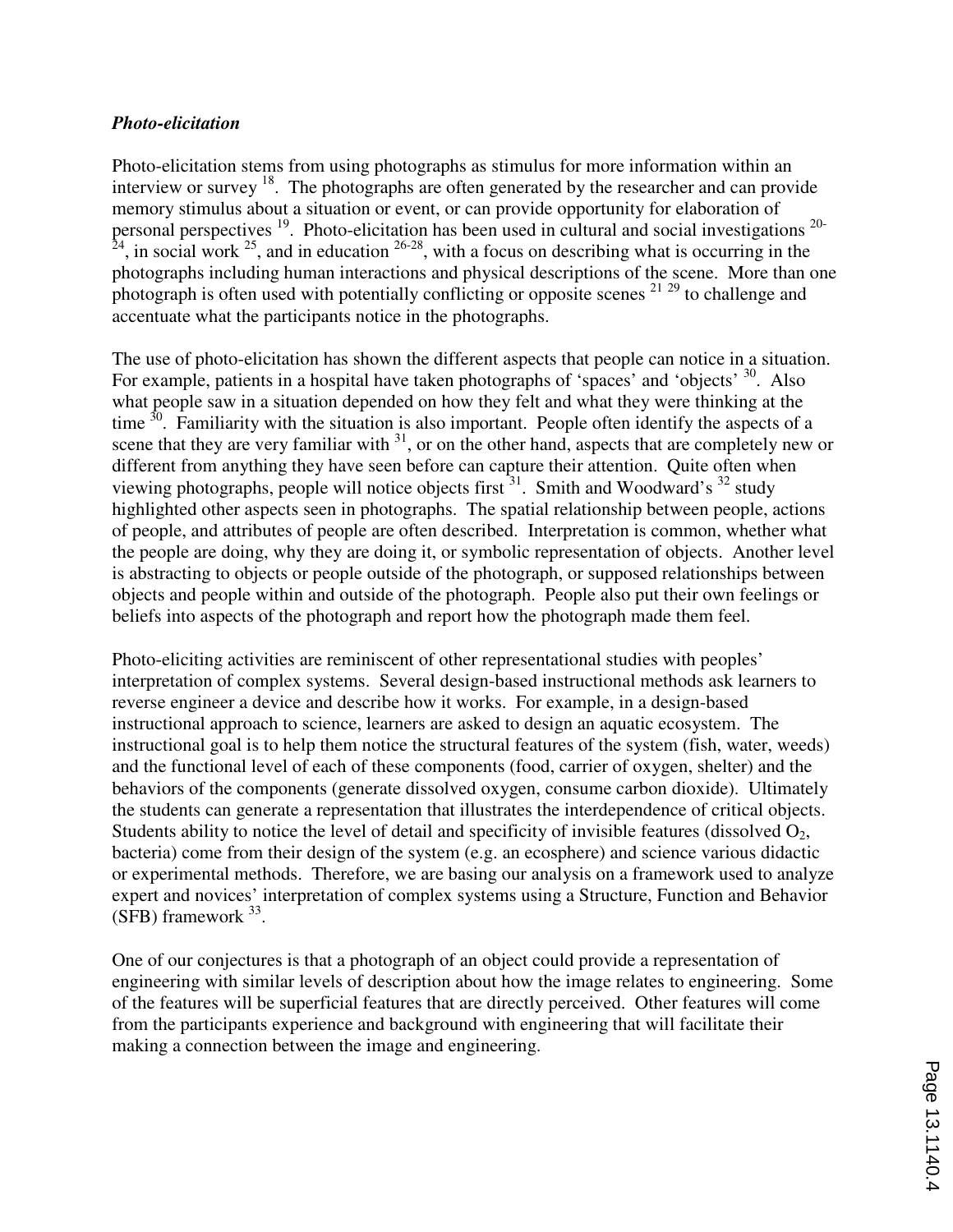### *Analysis methods using open coding and grounded theory*

Open coding is used to explore the data for concepts then categorize those concepts based on patterns, similarities and differences <sup>34</sup>. Axial coding is the process of relating categories to their subcategories, and coding occurs around the axis of a category, linking categories at the level of properties and dimensions. The purpose is to reassemble the data that was broken down in the open coding part of the process. How the categories relate to each other becomes evident during open coding and are specified during axial coding. The categories are then integrated and refined by selective coding to form a larger theoretical scheme  $34$ .

Open coding is often used in studies to find the scope of what the data could reveal. It is not based on a pre-existing framework such as in content analysis  $35$ , but is the basis for grounded theory  $34$ . There is not necessarily one true method of conducting grounded theory, rather the method should allow the information within the data to be realized  $36$ .

Open coding has been used in studies to discover definitions, dimensions and outcomes of behavioral phenomena and to determine overarching themes and grounded theory  $37$ . The initial result was a list of categories that was modified through selective coding to find five categories, twelve macro-themes, and twenty-nine themes as subcategories.

Grounded theory has also been used for understanding knowledge and how people know. Palmer and Marra's <sup>38</sup> study of epistemological beliefs about science and the humanities discovered "epistemological orientations" (p318) in a hierarchy of levels of thought. These levels represented different aspects and ways of thinking about science and the humanities. These levels were not exclusive and "some students exhibited aspects of more than one orientation in the sciences or the humanities" (p318) showing that thinking can be multi-faceted.

## **Methods**

The Institute for P-12 Engineering Research and Learning (INSPIRE) is a Purdue Universitybased initiative and one of its goals is to research how to effectively educate teachers in engineering so as to create a more engineering literate society. INSPIRE ran two academies for a week each in summer 2007. Teachers of  $3<sup>rd</sup>$  and  $4<sup>th</sup>$  grades (N=60) from local schools attended the local academy and from around the country for a national academy.

We developed a Photo Prompting survey an administered it through a on online webform. Participants were shown an image and asked to answer three sections of questions related to, categorizing the types of engineering in the image, noticing engineering, and explaining a specific type of engineer perspective (indicated under the picture in Table 1). The specific questions were:

#### Categorize:

Question 1: What types(s) of engineering is (are) most closely related to this image? Click all that apply (selected from a list)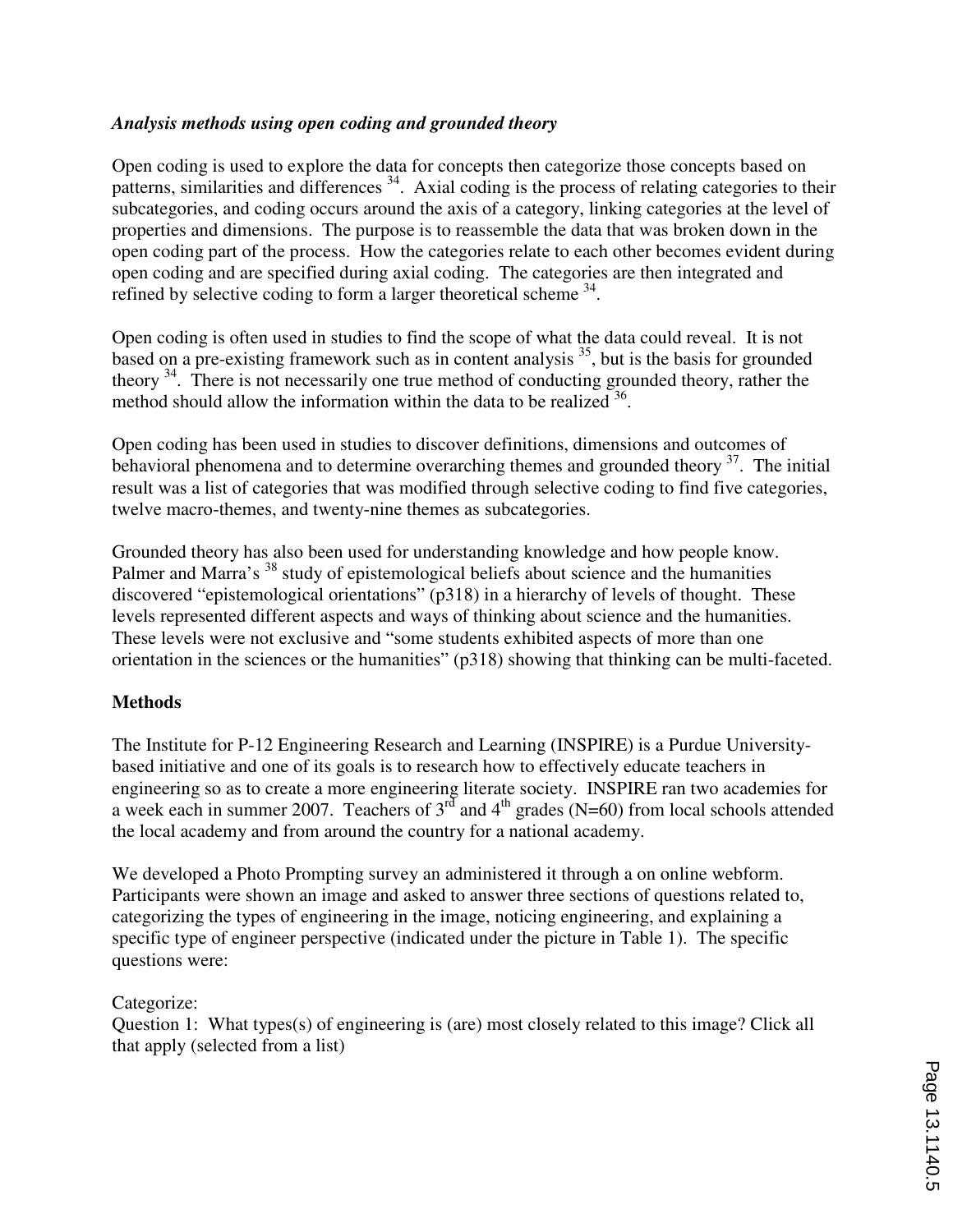Noticing:

Question 2: Describe the object(s) or event that is the focus of this photo.

Question 3: Explain to your students how this photo relates to engineering and/or engineering practice.

Explain other Perspective:

Question 4: How does  $a(n)$  <insert engineering discipline> engineer relate to this image? Question 5: What questions do you have about this image that would help you better answer this question?

|  | Table 1 Images of situations shown to the participants |  |  |
|--|--------------------------------------------------------|--|--|
|  |                                                        |  |  |

| Image $1$ – processing engineering | Image 2 - environmental |
|------------------------------------|-------------------------|
|                                    |                         |
| Image 3 – mechanical engineer      | Image 4 - environmental |
|                                    |                         |
| Image 5 - materials                | Image 6 - environmental |

The question of relevance to this study was Question 3 as it would elicit the most in depth answer containing the participants' perceptions of engineering in the world.

The week long academies consisted of teachers learning to use the Museum of Science's Engineering is Elementary units. Specifically, on lesson was on water quality and purification and the other was on machines (windmill). The lessons concentrate on developing the teachers' awareness of the design process which was explicitly defined in 5 phases – ask, imagine, plan, create, test, improve. Also, the teachers and the workshop facilitators shared ideas on how to teach these concepts within the context of a sequence of design activities. They also meet with a number of engineers and engineering faculty to learn more about what engineers do. Teachers also developed their own lessons plans and implemented the plans on the last day with children at a local summer camp.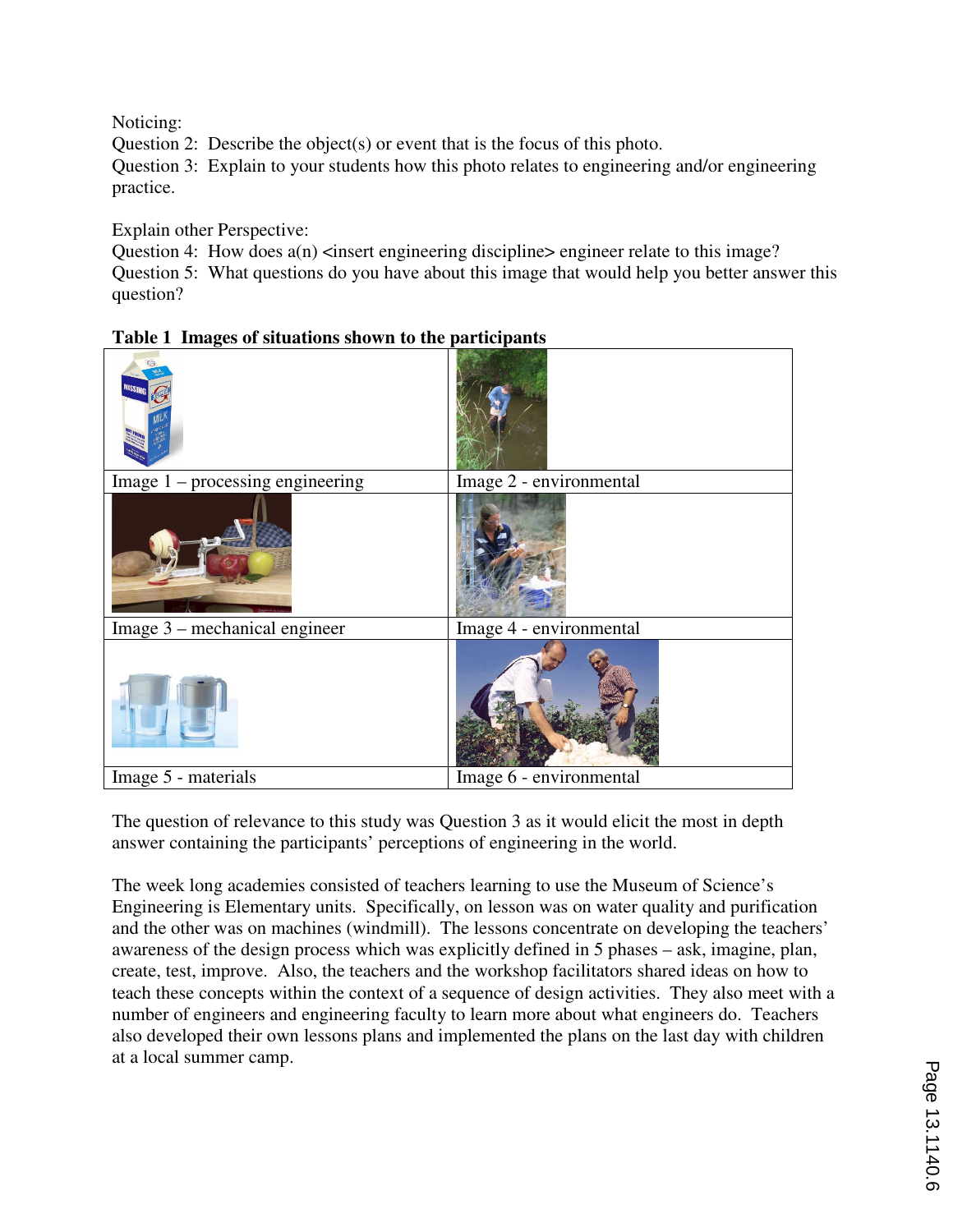#### **Analysis**

The participants' survey answers were downloaded into a spreadsheet for each photograph and each question. Each answer for Question 3 was analyzed by open coding for distinct phrases and then those phrases were compared between participants for similarities via axial coding (described earlier). Categories were determined based on the nature of what the participant was describing. Since it was desired to compare answers between photographs of similar items, the kinds of words the participants were using was of more interest than the actual words themselves. For example, where participants talked about the milk carton being made of cardboard, it was more useful to have the subcategory 'materials' rather than 'cardboard'. This is because the description of the material an object is made of is a train of thought identifiable for any object. Also, the description represents a physical property that can be associated with the Structure portion of a SBF framework

Once all of the categories were found for the data, they were arranged into groups with a certain theme, or axis related to SBF  $^{33}$ . In the case of the photographs of objects, the three themes were: the physical description of the object or its *structure*; the use of the object or its *function*; and anything to do with making the object or its *design (*which we are associated in the *behavior* of the system because design requires an analysis of interdependence. For the photographs of people, the themes were the *location* of the person, the *name or label* for the person, describing an action the person was doing, things the person might have to consider, and the goal of the person. Within these categories subcategories gave more details. The complete list of categories is in Table 2 for objects and Table 3 for People.

Some examples of how the data was coded are in Table 4. The first thing that was identified for each response was whether the participant was talking about an object or a person. Then, if the person was talking about an object, it was determined if they were talking about the structure, function or design, or if it was a person, then the location, naming, action, consideration or goal. Lastly the appropriate sub-categories were chosen. If two parts of the response warranted the same code, then two of those codes were given.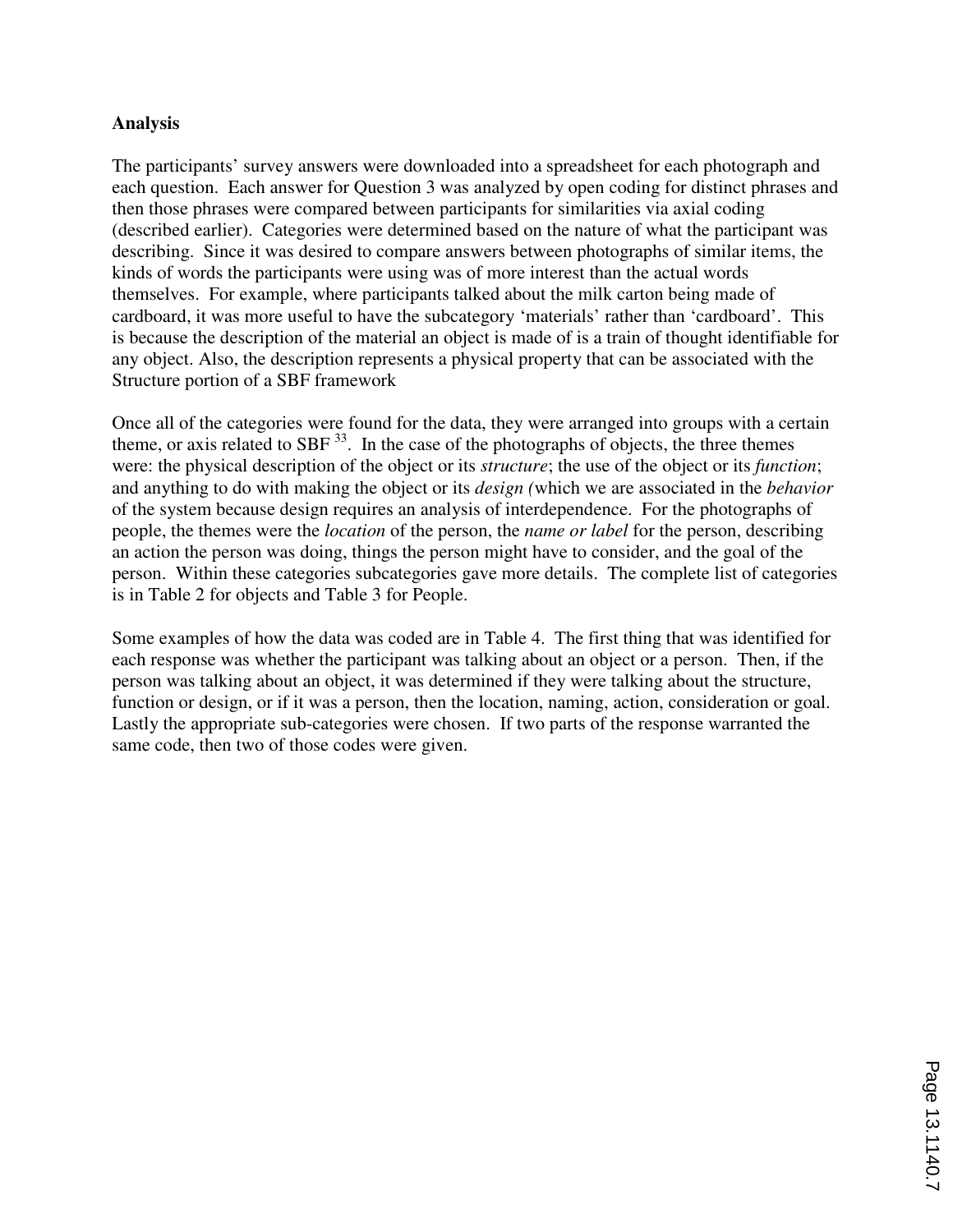| Object    |                             |                     |                 | Codes       |
|-----------|-----------------------------|---------------------|-----------------|-------------|
| structure | adjective                   |                     | 1a              | Structure 1 |
|           | color                       |                     | 1a              |             |
|           | size                        |                     | 1a              |             |
|           | materials                   |                     | 1 <sub>b</sub>  | Structure 2 |
|           | parts                       | general             | 1 <sub>b</sub>  |             |
|           |                             | contents            | 1 <sub>b</sub>  |             |
|           |                             | packaging           | 1 <sub>b</sub>  |             |
| function  | how it is used              |                     | 2a              | Function 1  |
|           | what it does/goal of object |                     | 2a              |             |
|           | client/who uses it          |                     | 2 <sub>b</sub>  | Function 2  |
| design    | manufacturing               |                     | 3a              | Design 1    |
|           | need the object fulfills    |                     | 3 <sub>b</sub>  | Design 2    |
|           | who made it                 | engineer general    | 3c              | Design 3    |
|           |                             | engineer specific   | 3c              |             |
|           |                             | other               | 3c              |             |
|           | design                      | general             | 3d              | Design 4    |
|           |                             | ask                 | 3d              |             |
|           |                             | imagine             | 3d              |             |
|           |                             | plan                | $\overline{3d}$ |             |
|           |                             | create              | 3d              |             |
|           |                             | test                | 3d              |             |
|           |                             | improve             | 3d              |             |
|           | considerations              | biological          | 3e              | Design 5    |
|           |                             | chemical            | 3e              |             |
|           |                             | economic            | 3e              |             |
|           |                             | environmental       | 3e              |             |
|           |                             | mechanical/physical | 3e              |             |
|           |                             | natural forces      | 3e              |             |
|           |                             | other people in     | 3e              |             |
|           |                             | general/societal    |                 |             |
|           |                             | safety              | 3e              |             |
|           | goal of person making it    | client driven       | 3f              | Design 6    |
|           |                             | improve/invent      | $\overline{3f}$ |             |
|           |                             | physical attributes |                 |             |
|           |                             | other               | 3f              |             |
|           |                             | solve problem/meet  | 3f              |             |
|           |                             | need                |                 |             |

**Table 2 -** Categories and subcategories for Objects in photograph responses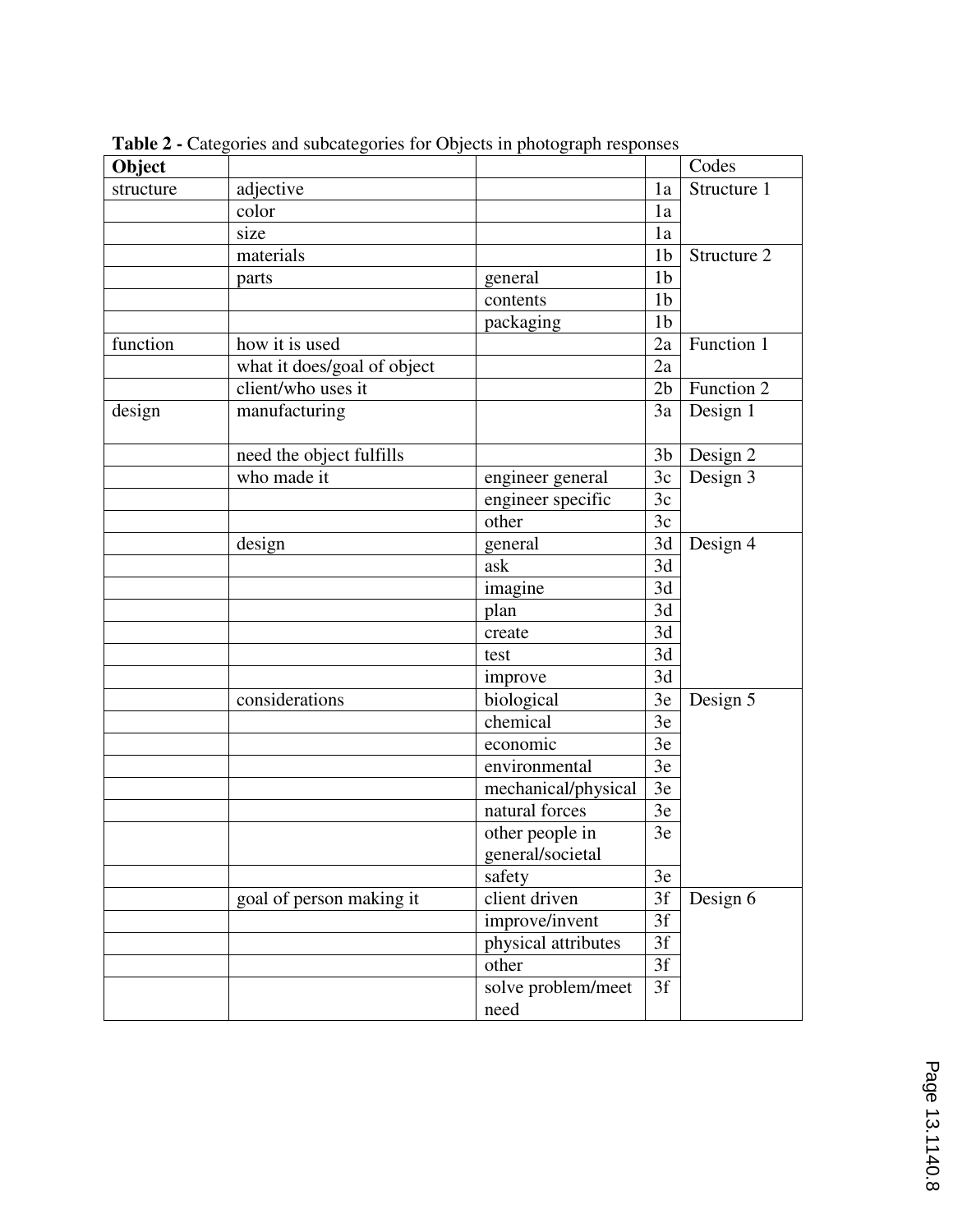| <b>People</b>  |                     |                |               |
|----------------|---------------------|----------------|---------------|
| location       | air                 | 1              | Location      |
|                | land                | $\mathbf{1}$   |               |
|                | water               | 1              |               |
|                | specific            | $\mathbf{1}$   |               |
| naming         | engineer general    | $\overline{2}$ | Name          |
|                | engineer specific   | $\overline{2}$ |               |
|                | other               | $\overline{2}$ |               |
| action         | general action      | $\overline{3}$ | Action        |
|                | investigate/study   | 3              |               |
|                | observe             | 3              |               |
|                | test                | $\overline{3}$ |               |
|                | using something     | $\overline{3}$ |               |
| considerations | biological          | $\overline{4}$ | Consideration |
|                | chemical            | $\overline{4}$ |               |
|                | economic            | $\overline{4}$ |               |
|                | environmental       | $\overline{4}$ |               |
|                | mechanical/physical | $\overline{4}$ |               |
|                | natural forces      | $\overline{4}$ |               |
|                | other people in     | $\overline{4}$ |               |
|                | general/societal    |                |               |
|                | safety              | $\overline{4}$ |               |
| goal           | solve problem       | 5a             | Goal 1        |
|                | understand/test     | 5a             |               |
|                | client driven       | 5 <sub>b</sub> | Goal 2        |
|                | design              | 5 <sub>b</sub> |               |
|                | improve             | 5 <sub>b</sub> |               |
|                | invent              | 5 <sub>b</sub> |               |

**Table 3 -** Categories and subcategories for people in photograph responses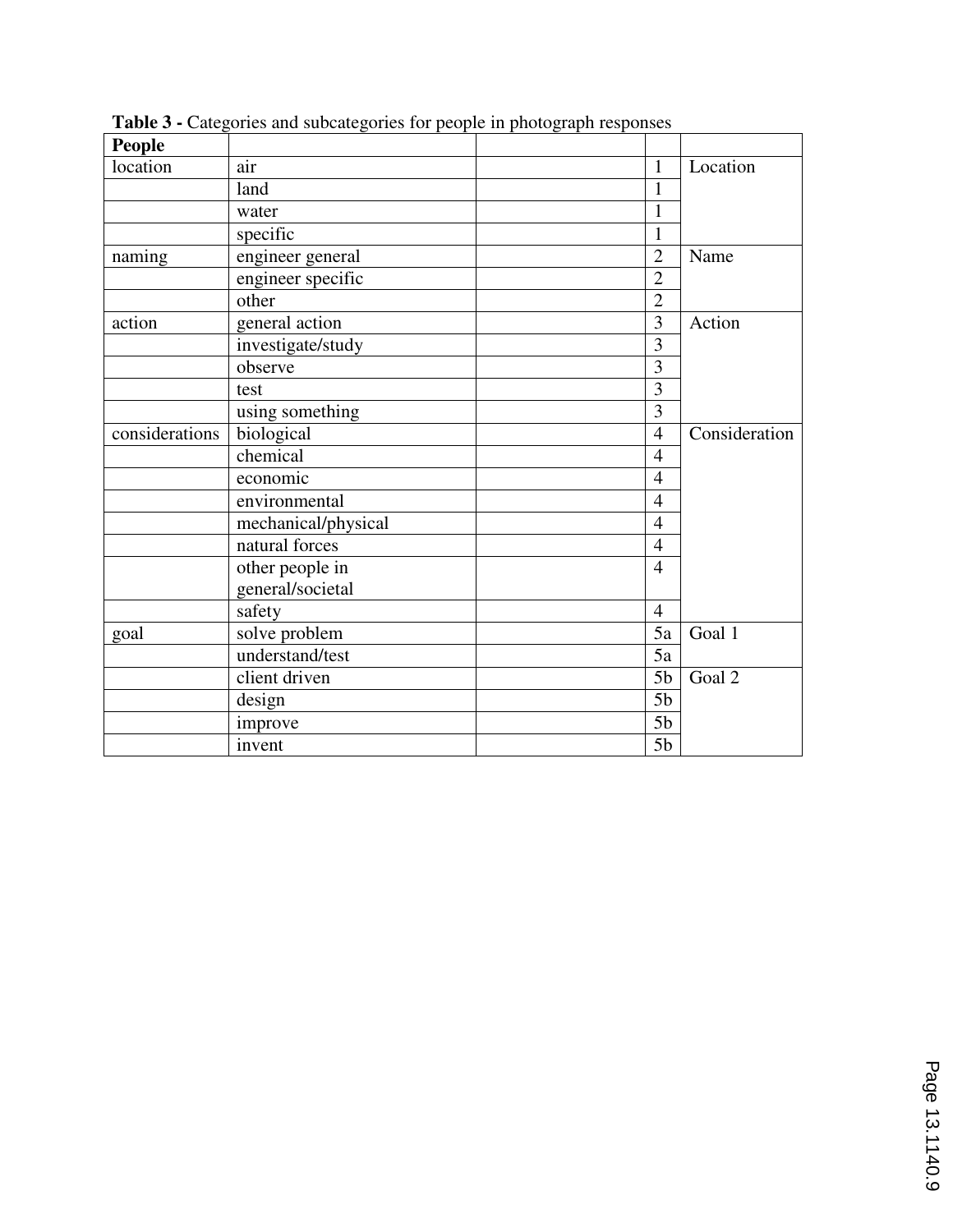| <b>Participant response</b>       | <b>Descriptive Phrases</b>      | <b>Codes</b>  |  |
|-----------------------------------|---------------------------------|---------------|--|
| $(\text{Image } 1)$               | <b>Object</b>                   |               |  |
| This <i>milk</i> carton           | structure – adjective           | Structure 1   |  |
| can relate to engineering         |                                 |               |  |
| because it was <i>designed</i>    | $design - design - general$     | Design 4      |  |
| to make the storage and use of    |                                 |               |  |
| milk                              | $design - goal - improve$       | Design 6      |  |
| more efficient.                   | function – what it does         | Function 1    |  |
| The carton was made for easy      | function – what it does         | Function 1    |  |
| storage and pouring.              |                                 |               |  |
| (Image 2)                         | <b>Person</b>                   |               |  |
| An environmental engineer         | naming – engineer specific      | Name          |  |
| must <b>know</b> the              | goal - understand               | Goal 1        |  |
| formation of the <i>land</i> and  | location – land                 | Location      |  |
| quality of the <i>water</i> to    | location – water                | Location      |  |
| make sure it is safe.             | considerations – safety         | Consideration |  |
| (Image 3)                         | Object                          |               |  |
| This photo is related to          |                                 |               |  |
| engineering because               | $design$ – who made it –        |               |  |
| engineers                         | engineer general                | Design 3      |  |
| must create                       | $design - design - create$      | Design 4      |  |
| or <i>improve</i> items to        | $design - design - improve$     | Design 4      |  |
| meet the needs of                 | $design - goal - client driven$ | Design 6      |  |
| everyday society.                 | $design-considerations –$       | Design 5      |  |
| This peeler is a simple.          | society                         |               |  |
| <i>machine</i> that was once hand | design - considerations -       | Design 5      |  |
| held, however now it has          | mechanical                      |               |  |
| become more complex.              |                                 |               |  |
|                                   | $design - design - improve$     | Design 4      |  |
| (Image 4)                         |                                 |               |  |
| Woman                             | Person                          |               |  |
| <i>checking</i> possible          | $action - test$                 | Action        |  |
| water quality of area or          | location - water                | Location      |  |
| how <i>chemicals</i>              | considerations – chemical       | Consideration |  |
| are <i>affecting</i>              | goal - understand               | Goal 1        |  |
| the <i>plant life</i> around.     | considerations – biological     | Consideration |  |

**Table 4** - Several coding examples

**The categories represent the concepts that the participants notice in the photographs. There are, however, different levels to that noticing.** Thus a hierarchy was incorporated into the list. This hierarchy was based on the researchers' experience with thought process about engineering. The lower categories represent more obvious, every day thinking about an object or person and relate little to engineering whereas the latter categories represent higher engineering thinking. The reason for the hierarchy was to see if the participants developed more of an ability to notice engineering concepts in everyday situations. To do this, it was of interest to investigate what levels each participant could be categorized into.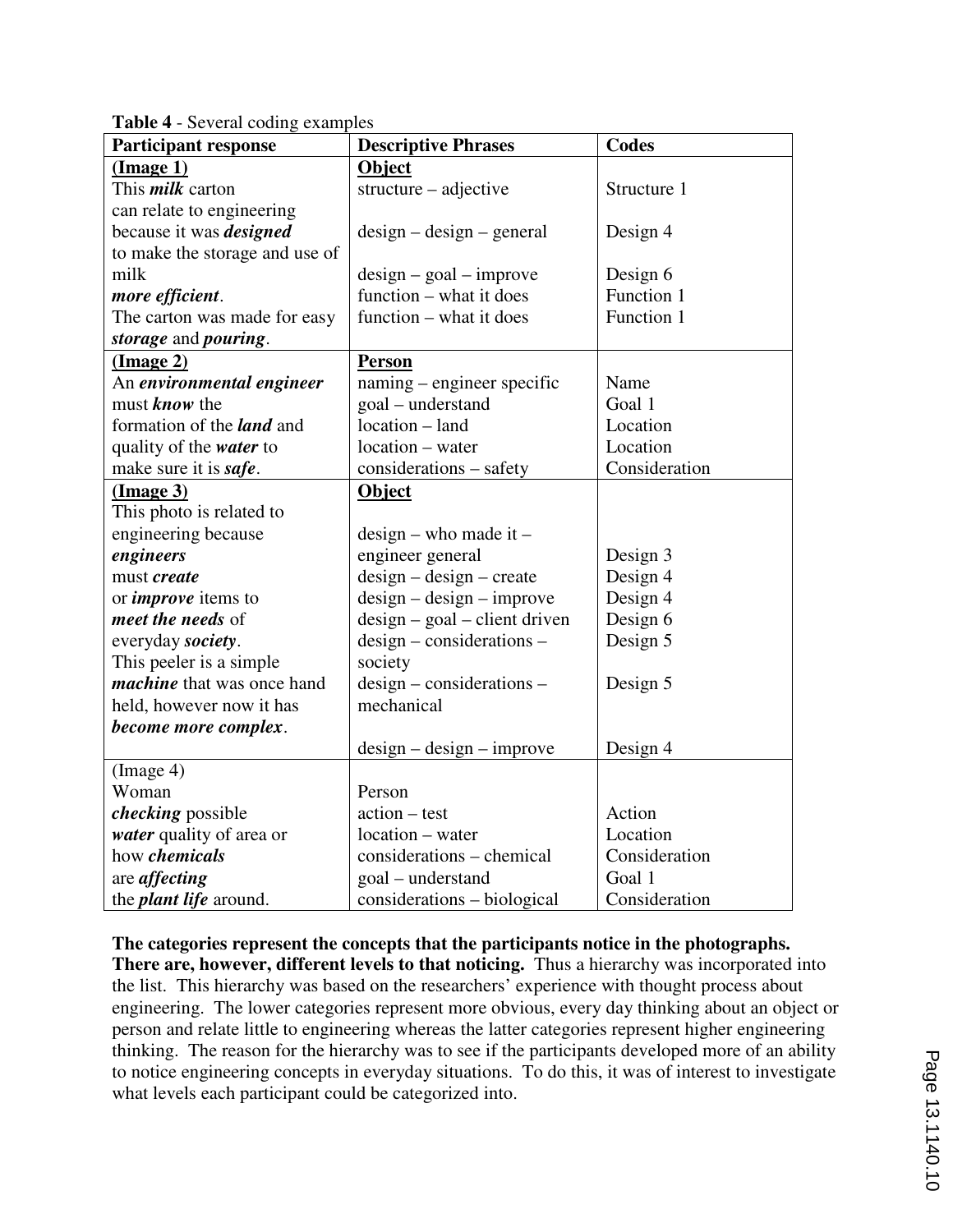One limitation with using this photograph and question technique is that sometimes the participants did not refer to the photograph and sometimes they did not answer the question. These types of answers were incorporated as best as possible, and did not form a separate branch of investigation for this study, but would be an interesting path to follow in the future. It could also lead to ways of refining the method to improve similar studies in the future.

## **Results**

We anticipated that teachers will be more likely to notice more structural and functional dimensions of the features and less on the design. We did not have any preconceived notions of difference between teachers in the first academy (local teachers) and the second academy (national teachers). The design of the academies was intended to be the same experiences for the teachers, but since they really were two different events we chose to analyze them separately. Once all of the responses were coded, the results were tallied. The graphs in Figure 1 show the number of responses in each category as a percentage of the total number of responses overall for either objects or people. This way, the spread of the responses can be seen. Graphs can also be compared pre to post.

The categories are order from structure, function and behavior that the image stimulated a response from participants. The images are paired as one object with a person performing and activity. In most cases the teachers consistently focused on the object in one and the person in the other. Several teachers focused on objects the people were using.

### *Local*

For the pre objects, the highest categories were first level function, second level structure, fourth and fifth level design. In the post they were fourth level design (Design 4), first level function, third level design and some fifth and sixth level design. This shows some move towards categories higher in the hierarchy. Most notably the Design level for was the most significant increase and is directly related to the design process taught at the academy.

For the photographs about people, the highest pre categories were consideration, action, and location. In the post they were action, consideration, naming. This actually shows some decrease in the hierarchy.

#### *National*

National teachers' entered the academy noticing more features of design and goal orientation of engineers in the field compared to the local academies. Their response to these stimuli did not change as a result of the academy.

For the pre responses for the objects, the highest categories were fifth and sixth level design, first level function and fourth and third level design. For the post they were sixth and fourth level design, first level function and third and fifth level design. This does not show a lot of movement. This indicated that many of the teachers may have come to the experience with some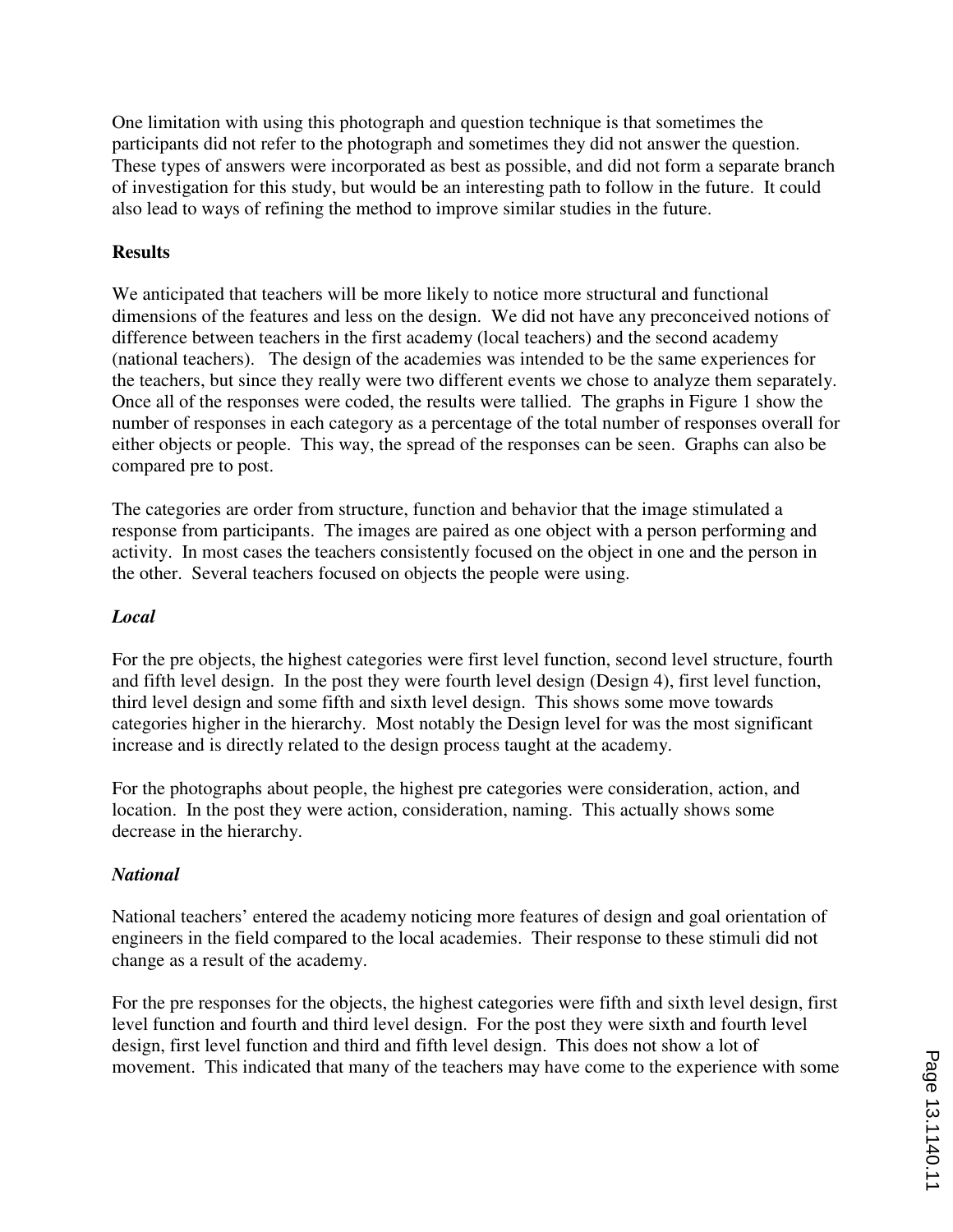

knowledge of the design process. We are looking into other measures we used at the academies to support this conjecture.

**Figure 1 -** Responses for each category expressed as a percentage of all responses

## **Discussion**

Prior studies of people's perception of engineers and what engineers do indicate the general publics only notice superficial features of engineering (visible instances). They tend to notice only the obvious artifacts of engineers impact on our lives, such as building, roads, cars, electricity (civil, electrical and mechanical) and are unaware of the engineers that contribute to medicine, food service, agriculture and the environment, to name a few. Also, people tend to focus on the actual construction of the objects as the engineers job, rather then the person who designed it into a plan that was then executed by someone else. We had anticipated that teachers might share these same kinds of conceptions. We want a simple instrument that could go beyond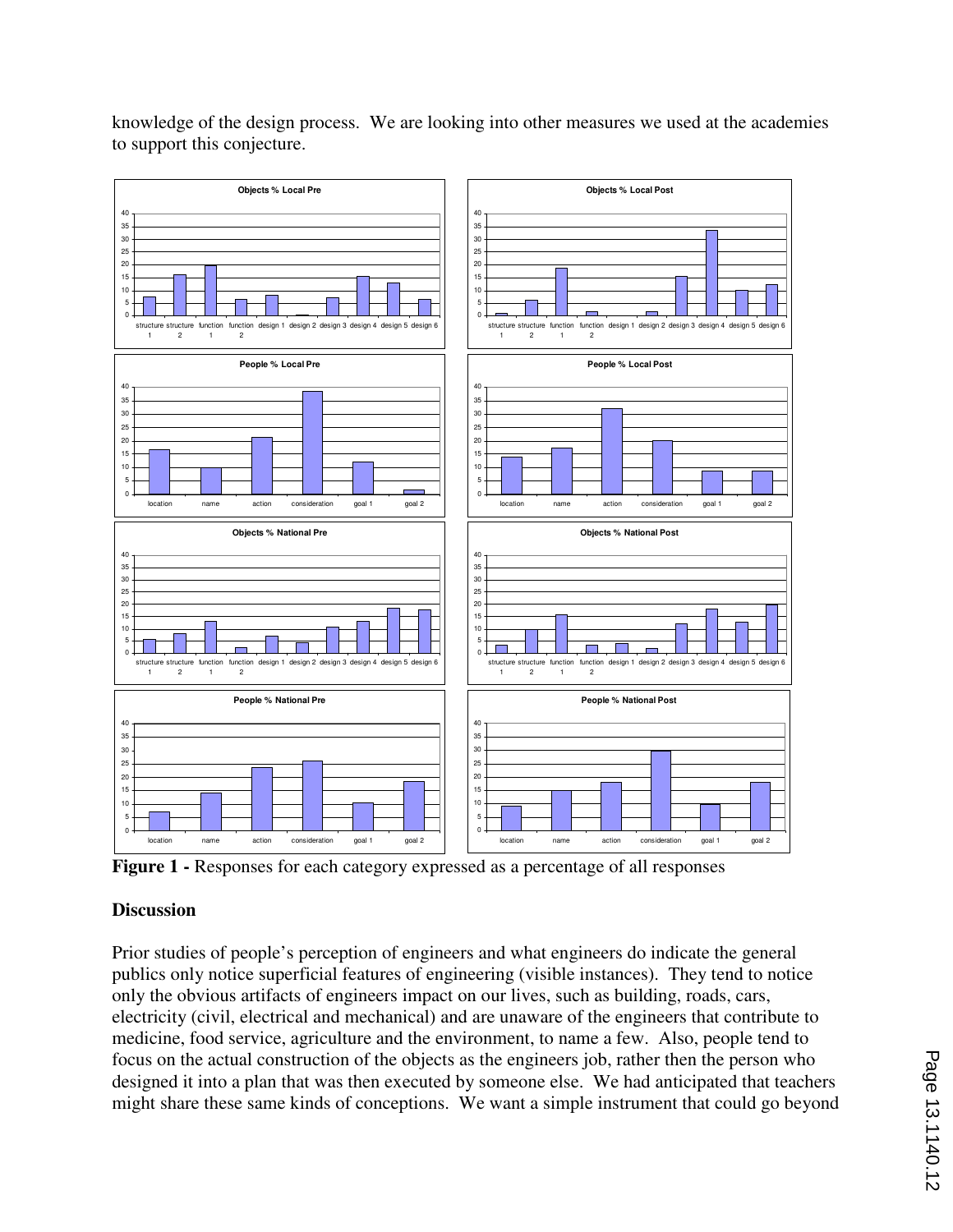superficial features of an object and have people spontaneously articulate more abstract ideas about how devices come to be, describe its function and how the function is achieved. We anticipated that this function and behavior would be just as invisible to teacher as the types of engineers that impact our daily lives.

Our preliminary analysis of the results indicates that teachers are able to articulate important ideas about function and design of various objects. Even before the workshops teachers can notice various aspects of the design process that went into conceiving of an object and the features of the design process (ask, imagine, plan, create and test). The post results of the local academy reveal an increase in teachers' noticing of design factors associated with an object especially around the areas of design that was explicitly targeted during the study. Increasing teachers' awareness of the design process is a one of the major goals of the summer academy.

These results are encouraging that teachers notice important structures, function and behaviors before coming to the academies. As preparation for the academy teachers were asked to maintain a photo journal of engineering ideas. In this activity teachers are asked to take pictures of engineering in their everyday life and make entries into their diaries. This could have a bias effect on teachers noticing skills as well. We are analyzing these results as part of another study and will triangulate these results with that study. It is quite possible that the photo journaling is a useful treatment for preparing teachers for the workshop.

Additional testing needs to be conducted on this instrument. We plan to conduct a reliability study on the coding categories. In addition, we would like to validate the images as stimulus for noticing by replicating this study in conjunction with interviews. Also, we would like to evaluate the potential of these images for stimulating noticing engineering by asking engineers to evaluate these images. This could provide a norm reference in which to determine if our instruments have a ceiling effect. That is, teachers are coming to the academies with the ability to notice the same categories of engineering characteristics in the images as an engineer would notice.

We are encourage with the potential of the coding methods for this project as it relates to other important aspects of engineering thinking, the ability to evaluate complex systems.

## **Acknowledgements**

This work was made possible through Bechtel Foundation and the INSPIRE institute at the Purdue University.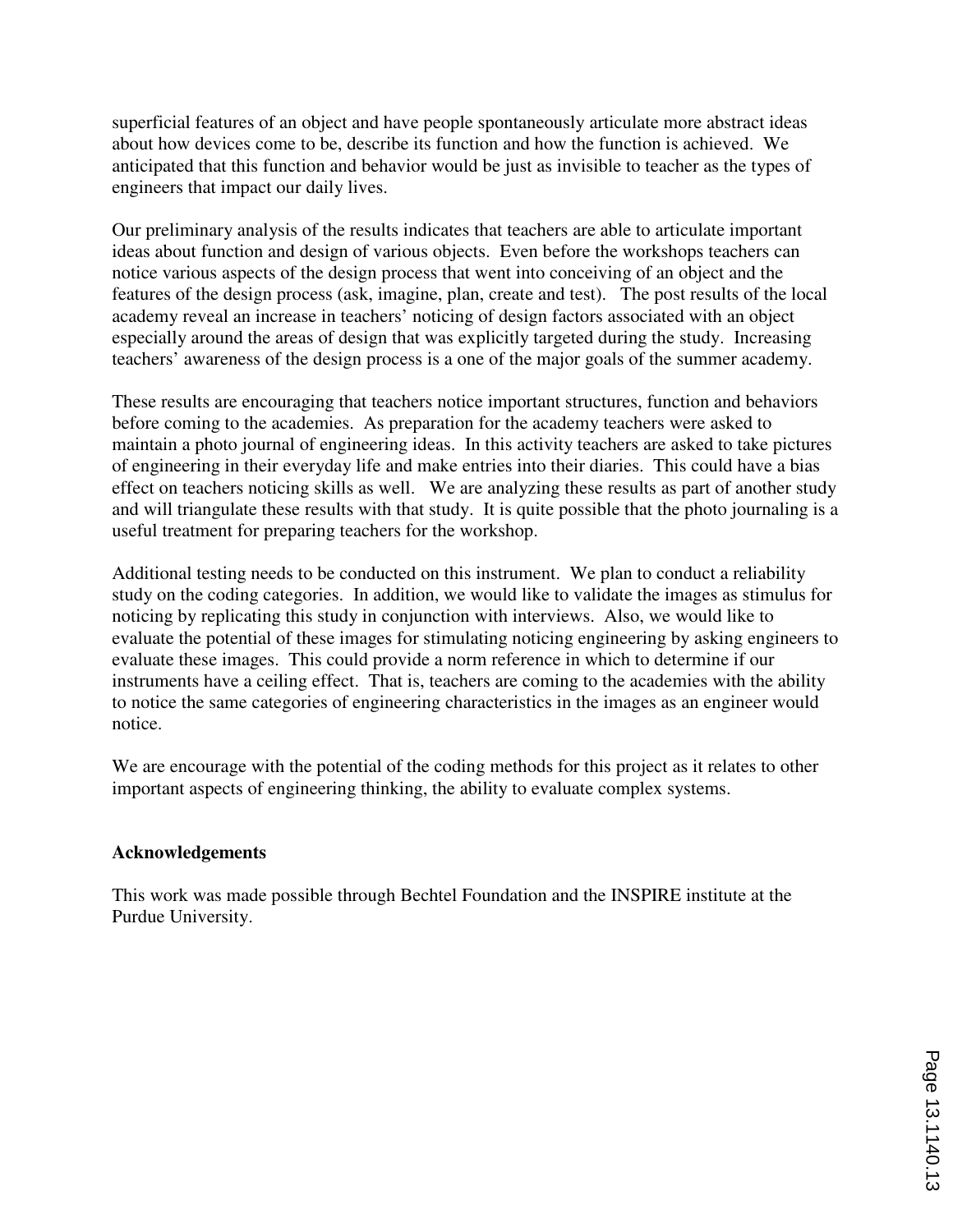#### **References**

- (1) G. Pearson and A. T. Young, "EXECUTIVE SUMMARY Technically Speaking: Why All Americans Need to Know More About Technology," *Technology Teacher*, vol. 62, pp. 8, 2002.
- (2) Harris Interactive, "American Perspectives on Engineers and Engineering," vol. 2007: American Association of Engineering Societies., 2004.
- (3) M. Knight and C. Cunningham, "Draw an Engineer Test (DAET): Development of a Tool to Investigate Students' Ideas about Engineers and Engineering," *Proceedings of the 2004 American Society for Engineering Education Annual Conference & Exposition*, 2004.
- (4) National Science Board, *Science and Engineering Incidators*, vol. 06-01. Arlington VA: National Science Foundation, 2006.
- (5) T. E. McDuffie, Jr, "Scientists--Geeks and Nerds?," *Science and Children*, vol. 38, pp. 16-19, 2001.
- (6) L. E. Carlson and J. F. Sullivan, "Exploiting Design to Inspire Interest in Engineering Across the K-16 Engineering Curriculum," *International Journal of Engineering Education*, vol. 20, pp. 327-378, 2004.
- (7) National Research Council, *Learning and Understanding: Improving Advanced Study of Mathematics and Science in U.S. Schools*. Washington DC: National Acadamy Press, 2002.
- (8) National Center for Teaching and America's Future, *What Matters Most: Teaching for America's Future*. New York: NCTAF, 1996.
- (9) C. Cunningham and K. Hester, "Engineering is Elementary: An Engineering and Technology Curriculum for Children," *Proceedings of the 2007 American Society for Engineering Education Annual Conference & Exposition*, 2007.
- (10) G. Pearson, "What Americans know (or think they know) about technology," *Science and Technology*, vol. 18, pp. 80-82, 2002.
- (11) K. de la Paz, "Engineering Design: A Standards-Based High School Model Course Guide. Advancing Technological Literacy: ITEA Professional Series," International Technology Education Association, 2004.
- (12) D. Gorham, "Engineering and "Standards for Technological Literacy."" *Technology Teacher*, vol. 61, pp. 29-34, 2002.
- (13) G. Pearson, "Collaboration Conundrum," *Journal of Technology Education*, vol. 15, 2004.
- (14) N. Fjallbrant and P. Levy, "Information Literacy Courses in Engineering and Science-- The Design and Implementation of the DEDICATE Courses," Reports - Descriptive Speeches/Meeting Papers 1999.
- (15) G. Pearson, "Approaches to Assessing Technological Literacy," *Technology Teacher*, vol. 66, pp. 24-27, 2006.
- (16) G. J. Leckie and A. Fullerton, "Information Literacy in Science and Engineering Undergraduate Education: Faculty Attitudes and Pedagogical Practices," *College and Research Libraries*, vol. 60, pp. 9-29, 1999.
- (17) A. N. Whitehead, *The Aims of Education and Other Essays*. New York: Macmillan, 1929.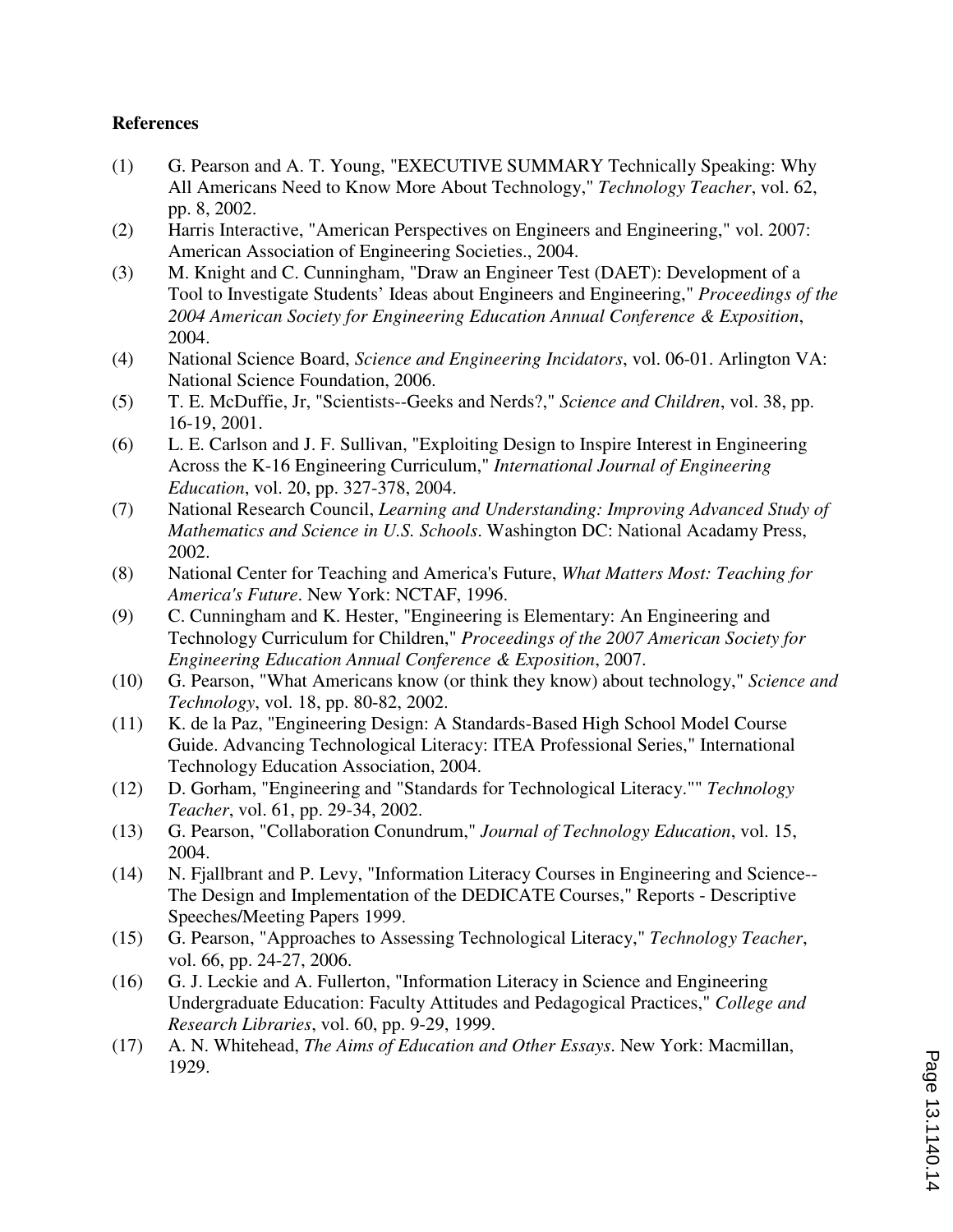- (18) D. Harper, "Talking about pictures: a case for photo elicitation," *Visual Studies*, vol. 17, pp. 13 - 26, 2002.
- (19) K. B. Douglas, "Seeing as Well as Hearing: Responses to the Use of an Alternative Form of Data Representation in a Study of Students' Environmental Perceptions. ASHE Annual Meeting Paper," 1998.
- (20) E. L. Brown, "Using Photography To Explore Hidden Realities and Raise Cross-Cultural Sensitivity in Future Teachers," *The Urban Review*, vol. 37, pp. 149-171, 2005.
- (21) M. Clark-IbaNez, "Framing the Social World with Photo-Elicitation Interviews," *American Behavioral Scientist*, vol. 47, pp. 1507-1527, 2004.
- (22) S. Jeffrey, "Breaking the Ethnographer's Frames: Reflections on the Use of Photo Elicitation in Understanding Sri Lankan Monastic Culture," *The American Behavioral Scientist*, vol. 47, pp. 1528, 2004.
- (23) M. J. Mayhew, "Exploring the Essence of Spirituality: A Phenomenological Study of Eight Students with Eight Different Worldviews," *NASPA Journal*, vol. 41, pp. 647-674, 2004.
- (24) A. V. Sampson-Cordle, "Exploring the relationship between a small rural school in northeast Georgia and its community: An image-based study using participant-produced photographs." United States -- Georgia: University of Georgia, 2001.
- (25) M. Besterfield-Sacre, L. J. Shuman, H. Wolfe, R. M. Clark, and P. Yildirim, "Development of a Work Sampling Methodology for Behavioral Observations: Application to Teamwork," *Journal of Engineering Education*, vol. 96, pp. 347-357, 2007.
- (26) R. Hurworth and M. Sweeney, "The use of the visual image in a variety of Australian evaluations," *Evaluation Practice*, vol. 16, pp. 153-164, 1995.
- (27) T. A. Loeffler, "Looking Deeply In: Using Photo-Elicitation to Explore the Meanings of Outdoor Education Experiences," *The Journal of Experiential Education*, vol. 27, pp. 343, 2005.
- (28) E. Taylor, "Using stillphotography in making meaning of adult educators' teaching beliefs," *Studies in the Education ofAdults*, vol. 34, pp. 123-139, 2002.
- (29) E. Oware, R. S. Adams, and H. A. Diefes-Dux, "Photo-Elicitation as a Research Method for Investigating Conceptions of Engineering," *Proceedings of the 6th ASEE Global Colloquium on Engineering Education*, 2007.
- (30) A. Radley and D. Taylor, "Images of Recovery: A Photo-Elicitation Study on the Hospital Ward," *Qual Health Res*, vol. 13, pp. 77-99, 2003.
- (31) D. D. Heisley and S. J. Levy, "Autodriving: A Photoelicitation Technique," *The Journal of Consumer Research*, vol. 18, pp. 257-272, 1991.
- (32) C. Z. Smith and A. M. Woodward, "Photo-elicitation method gives voice and reactions of subjects," *Journalism & Mass Communication Educator*, vol. 53, pp. 31, 1999.
- (33) C. E. Hmelo-Silver and M. G. Pfeffer, "Comparing expert and novice understanding of a complex system from the perspective of structures, behaviors, and functions," *Cognitive Science: A Multidisciplinary Journal*, vol. 28, pp. 127-138, 2004.
- (34) A. Strauss and J. M. Corbin, *Basics of Qualitative Research: Techniques and Procedures for Developing Grounded Theory*, 2nd ed: Sage, 1998.
- (35) K. A. Neuendorf, *The Content Analysis Guidebook*. Thousand Oaks, CA: Sage, 2002.